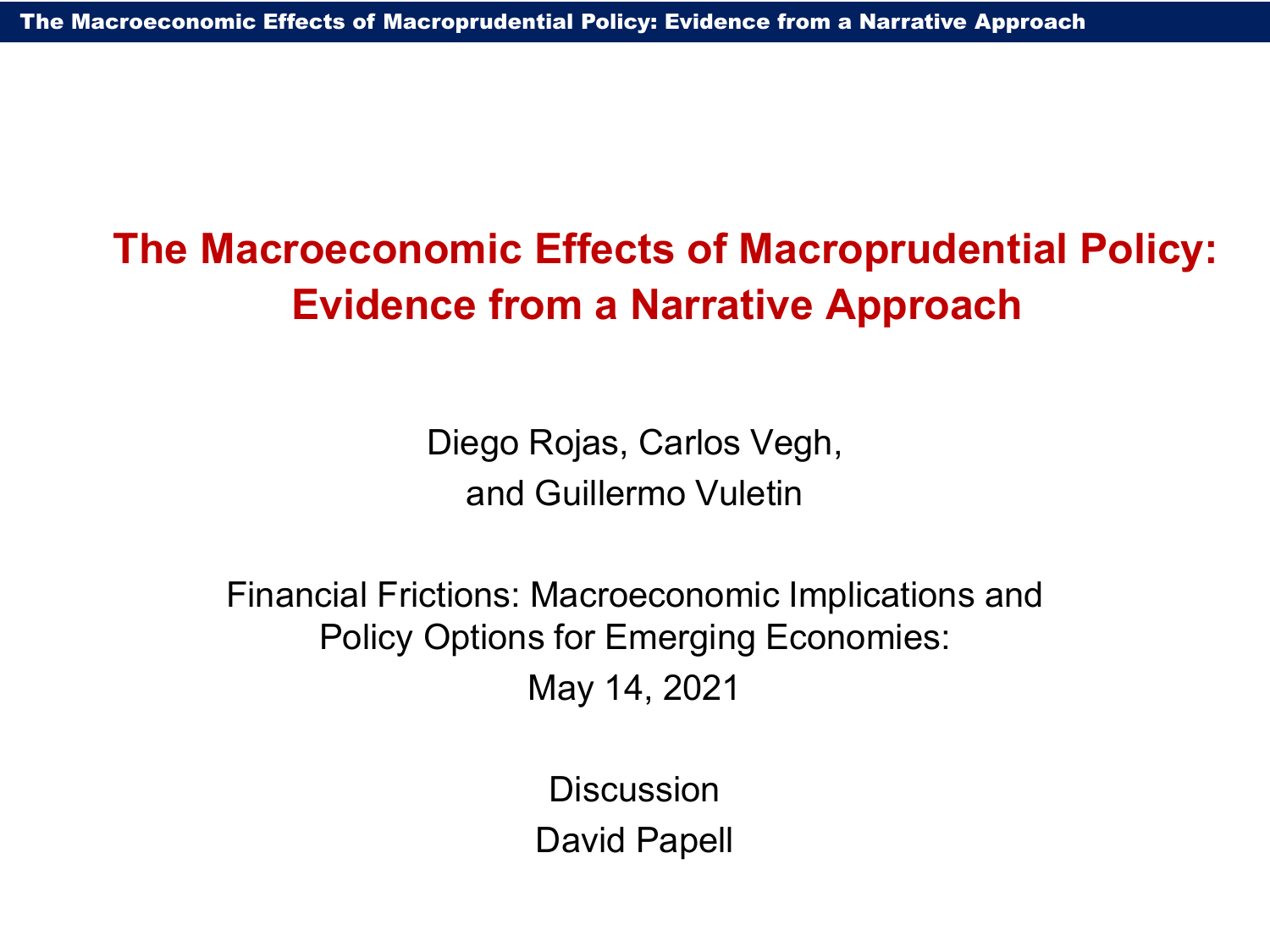# **Macroeconomic Effects of Central Bank Policy**

- □ Monetary Policy Shocks
	- Short-Term Interest Rate (IR)
- □ Macroprudential Shocks
	- Legal Reserve Requirements (RR)
- **□** Three Major Contributions to the Literature
	- Construct Improved Measure of Effective Reserve Requirements
	- Narrative Methods to Construct RR Shocks
	- Identification of Exogenous RR and IR Shocks
- **□** Examine Macroeconomic Effects of RR and IR Shocks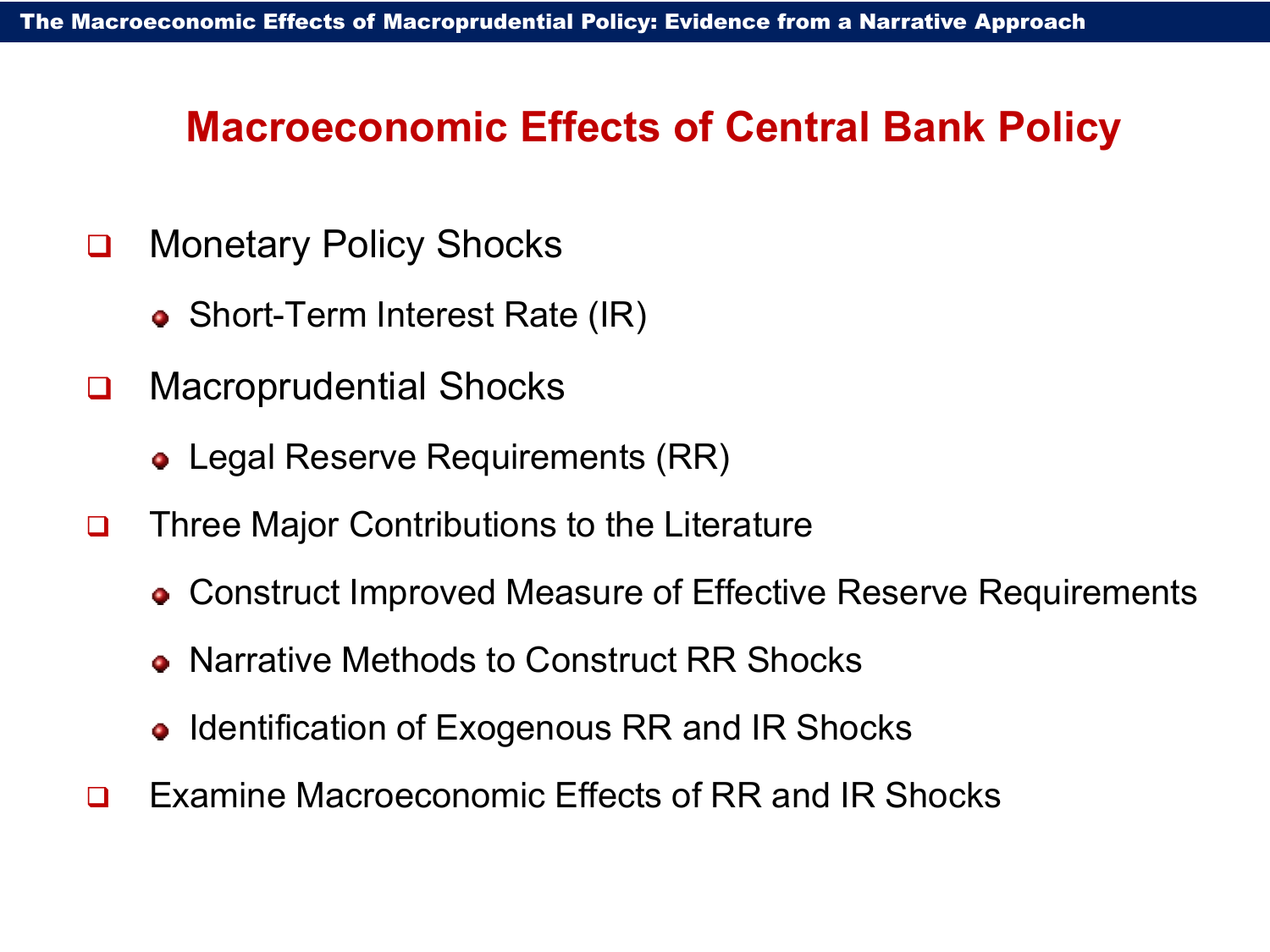# **Traditional Identification Strategies**

- Structural Vector Autoregressions (SVAR)
- **Q** Local Projections
- Variables
	- Real GDP Growth Rate
	- **•** Inflation
	- Change in Effective Legal Reserve Requirement (∆ECRR)
	- Change in Central Bank Interest Rate (∆ΙR)
- □ Results with Both Methods
	- Negative Effect of Higher IR on Economic Activity (Expected)
	- No Negative Effect of Higher RR on Economic Activity (Puzzling)
- $\Box$  Issues with Both Methods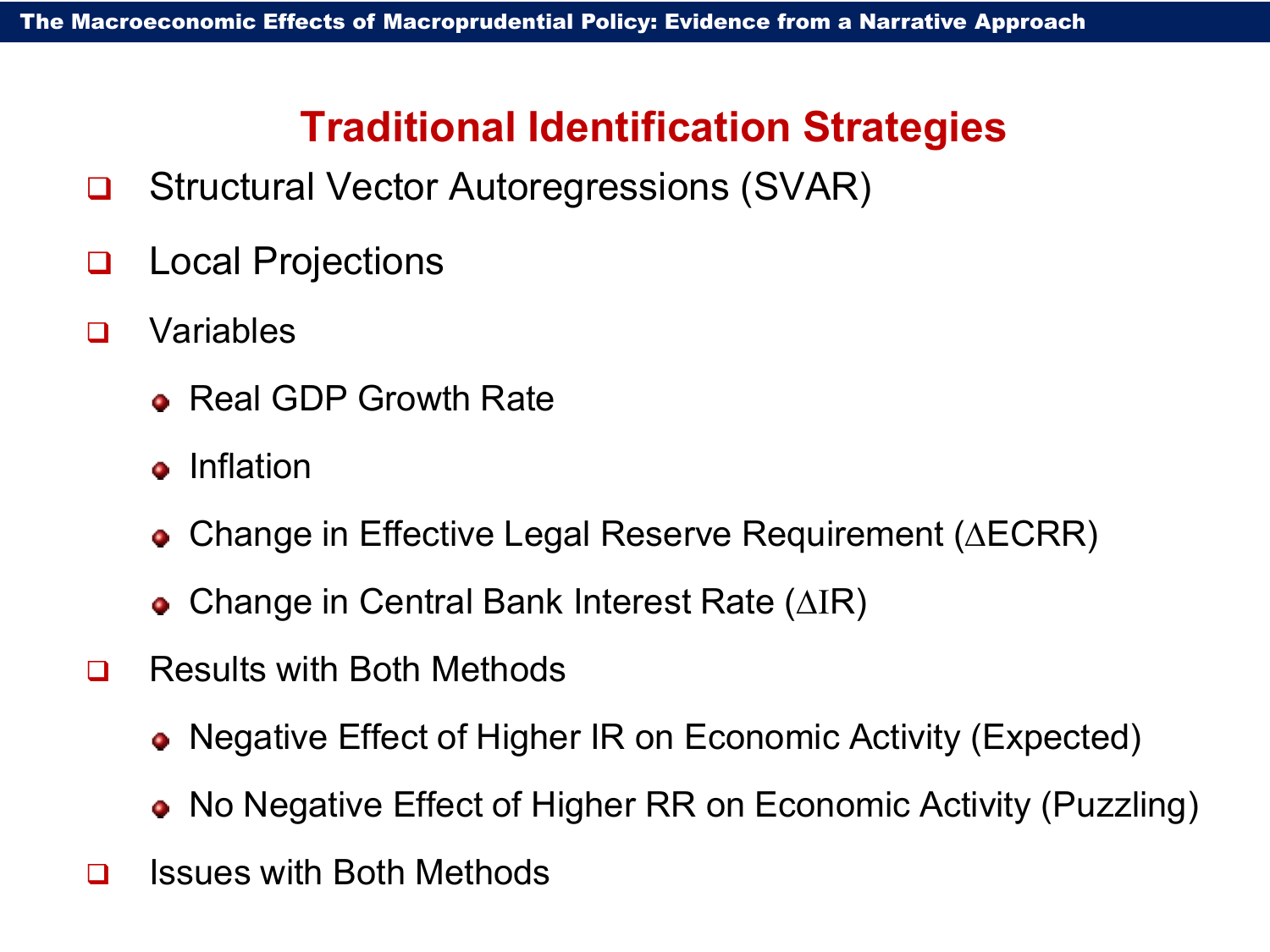## **Narrative Method for Reserve Requirement Shock**

- **□** Reserve Requirement Shock
- **□** Based on Romer and Romer (2010)
	- IMF reports and Central Bank Documents
	- Changes in Reserve Requirements
		- Endogenous Motivated by Current or Projected Fluctuations in Output
		- Exogenous Triggered by Other Reasons
	- Use Exogenous Changes for Estimation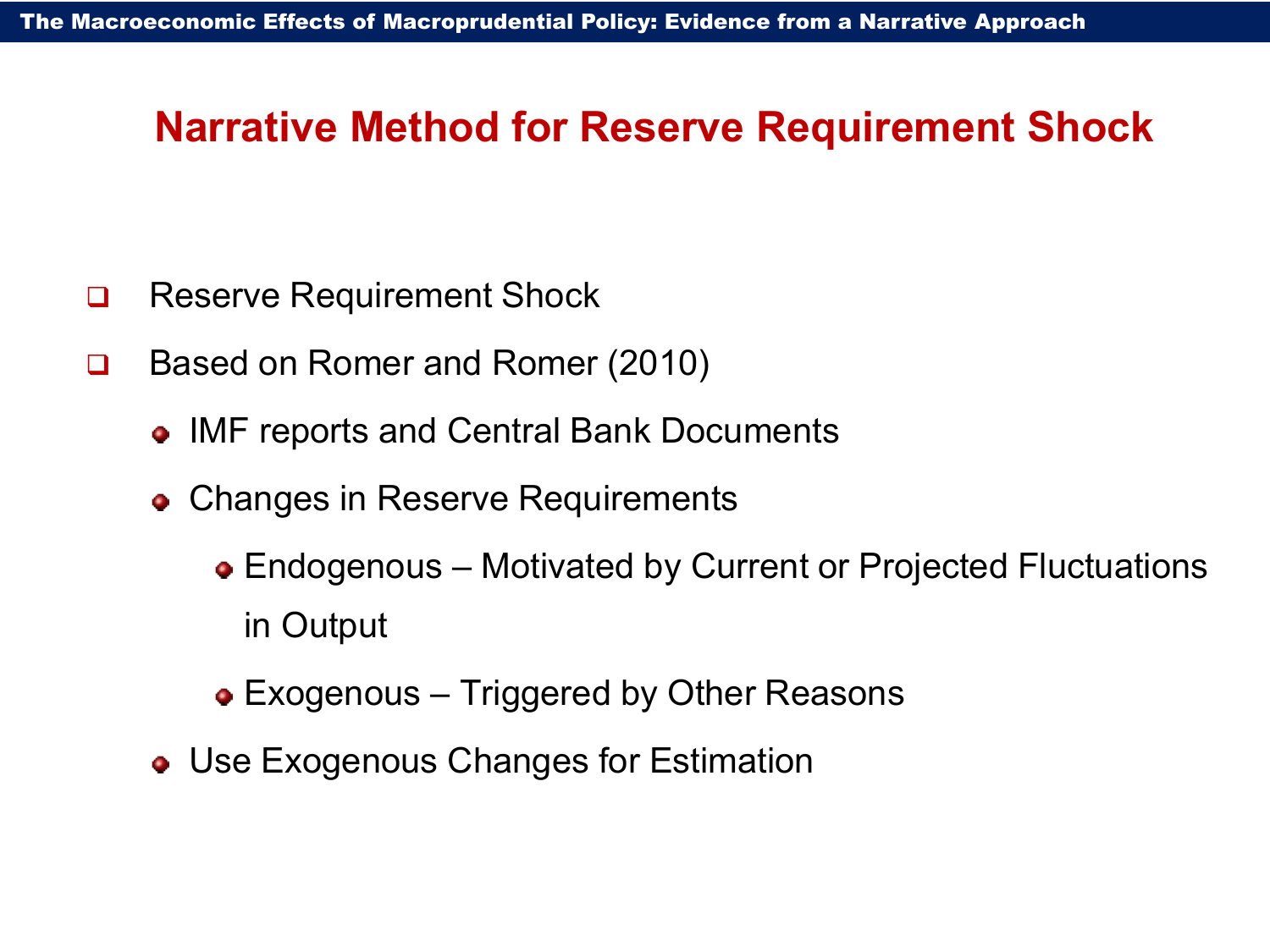#### **New Measure of Central Bank Interest Rate Shock**

- □ Interest Rate Shock
- Based on Romer and Romer (2004)
	- Regress ∆ΙR on:
		- Lagged Interest Rates
		- Lagged and Forecasted Inflation
		- Lagged and Forecasted GDP Growth
	- Residuals are the Interest Rate Shock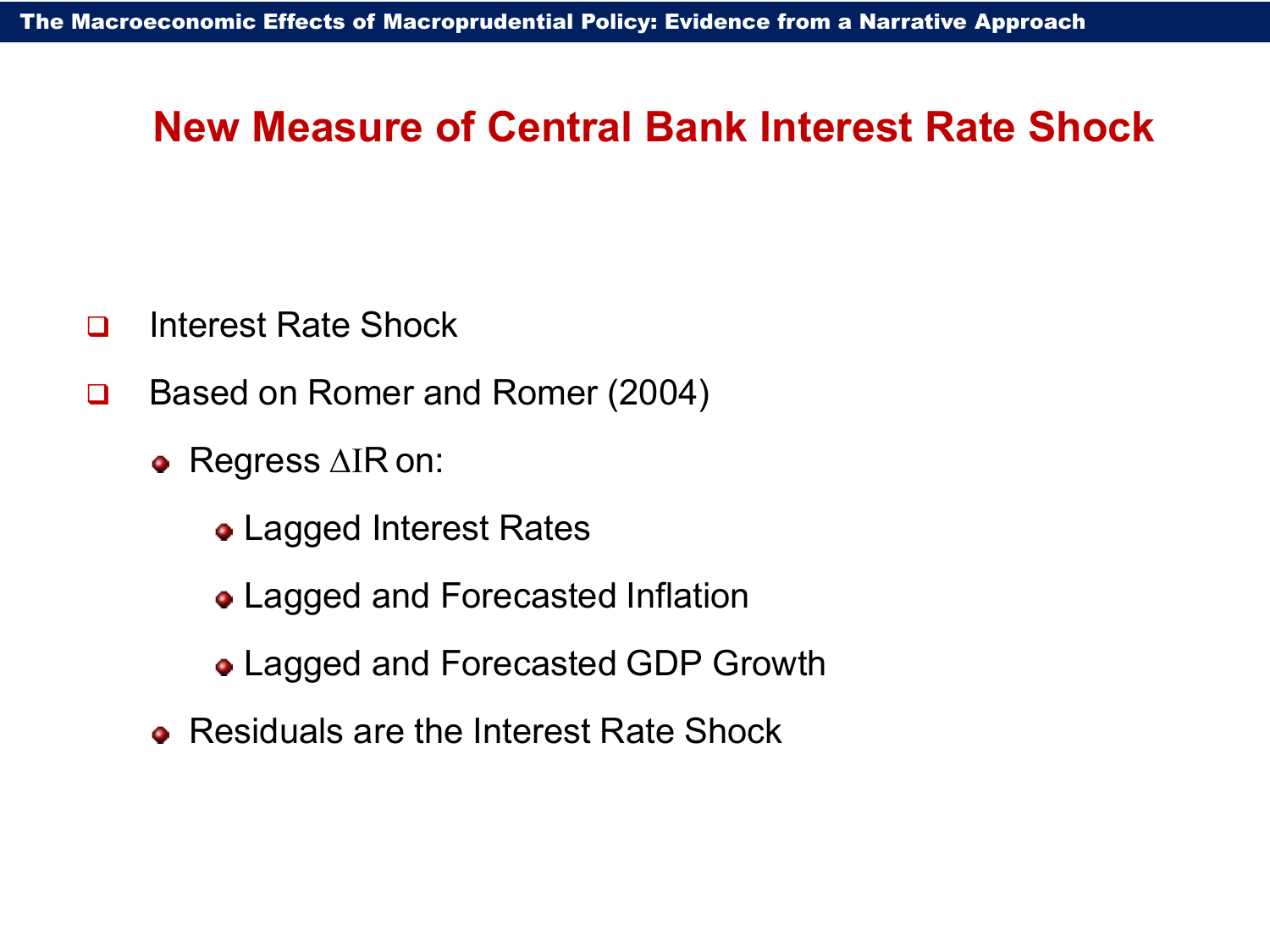## **Identification with Exogenous Shocks**

- Local Projection Method
- □ Same as with Traditional Identification Except
	- Exogenous Macroprudential and Monetary Shocks
- Macroprudential Shocks
	- Negative Effect of Higher RR on Economic Activity
- **Q** Monetary Shocks
	- Negative Effect of Higher IR on Economic Activity
- **□** More Convincing than Traditional Methods
- □ No Results with Structural VARs
	- Why?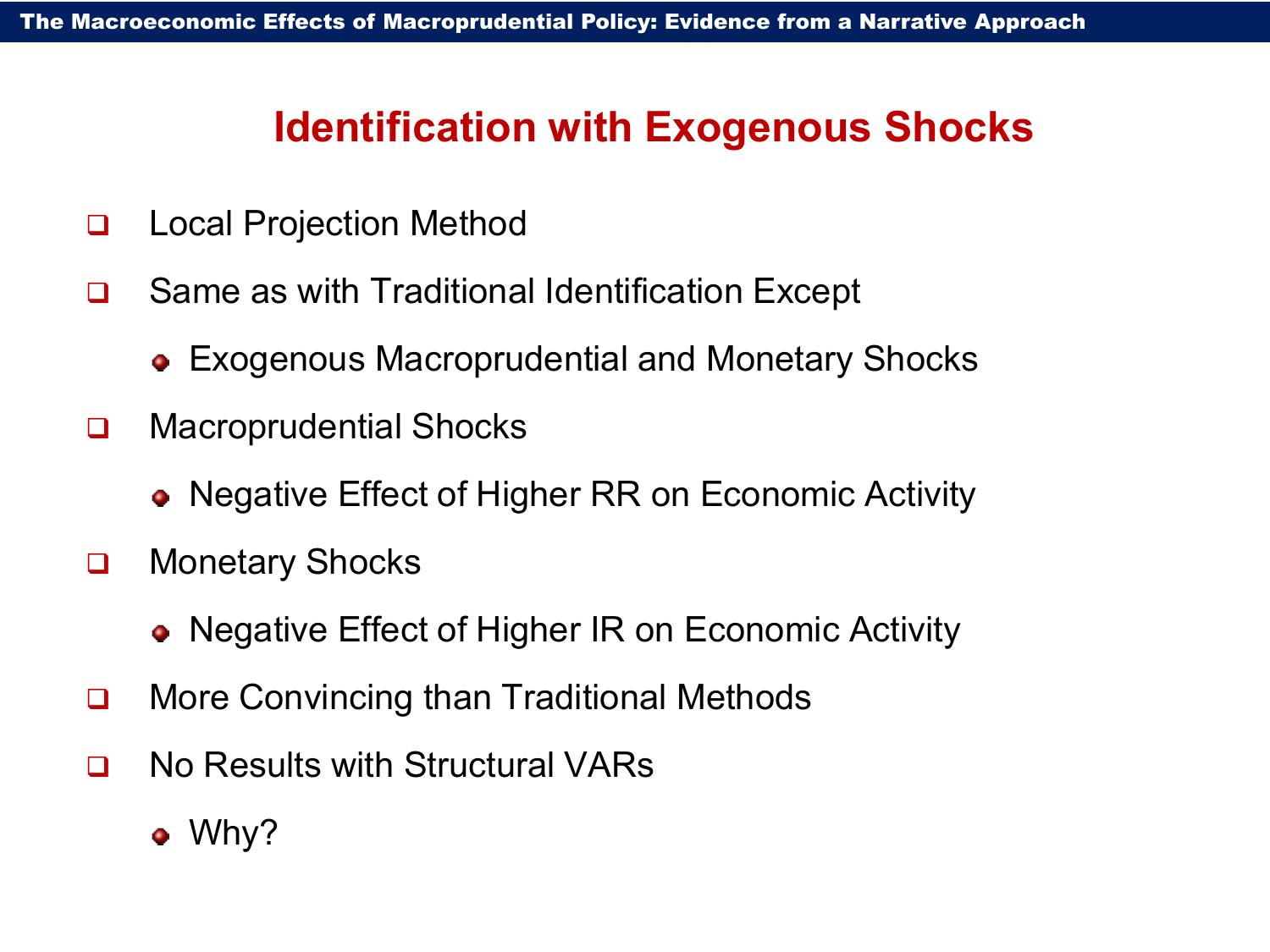### **Identification of RR Shock with Narrative Methods**

- □ Most Important Result of the Paper
	- Identification Method Matters for the RR Shock
	- Identification Method Does Not Matter for the IR Shock
- The Narrative RR Shock Cannot be the True Unobserved Shock
	- Classification into Exogenous and Endogenous Cannot be Correct
	- Model is Misspecified
	- Problem with all Applications of the Narrative Method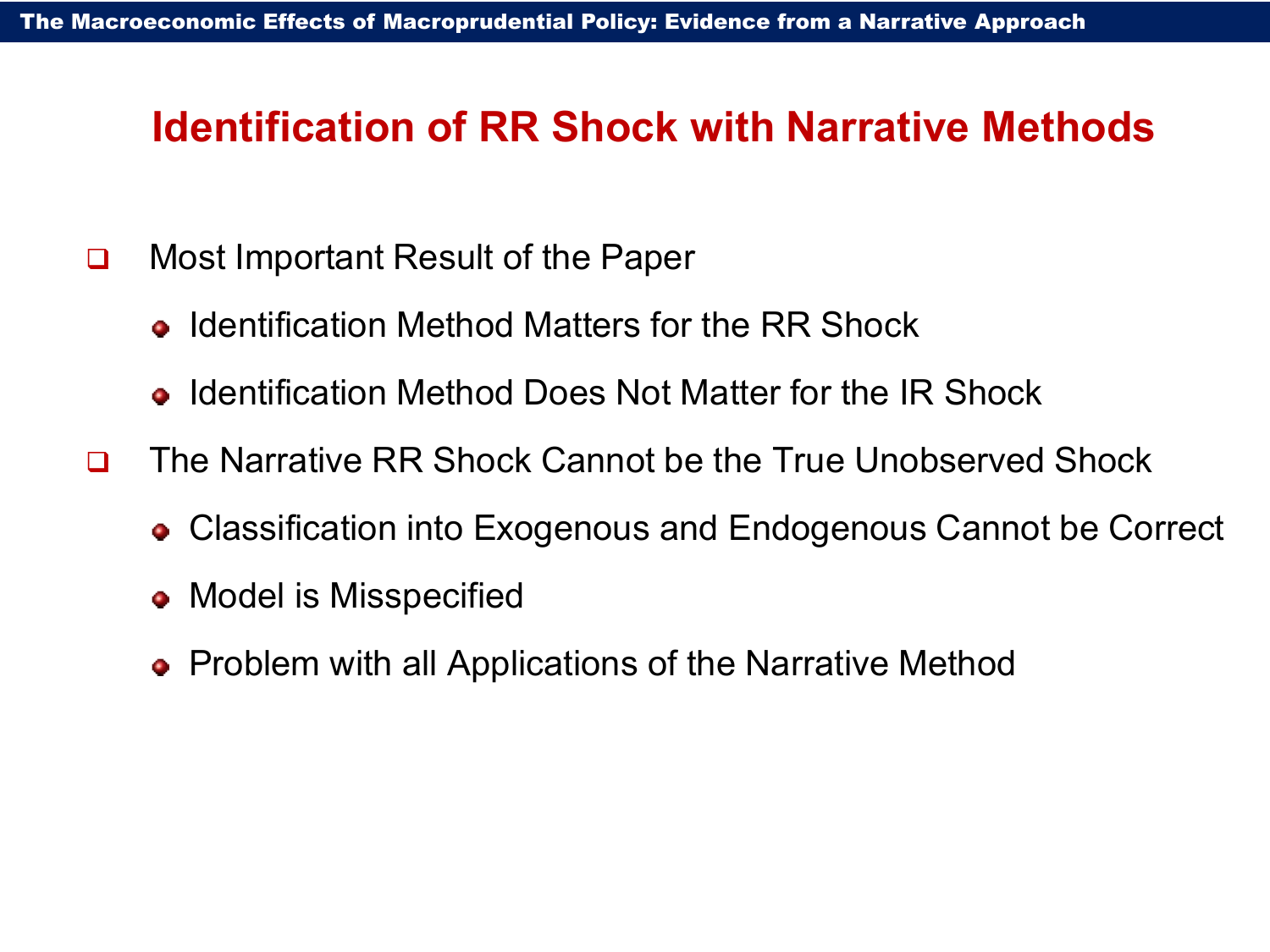#### **Identification with External Instruments**

- RR Shock is a Good Candidate for an Instrument
	- Plausibly Correlated with the Unobserved Shock
	- Plausibly Uncorrelated with the Other Shocks
- Use Narrative RR Shock as an Instrument for the True Shock
- Structural VAR
	- Method of External Instruments
	- Ramey (Handbook of Macroeconomics, 2016)
- Local Projections Instrumental Variables
	- Stock and Watson (Economic Journal, 2018)
- □ Possible Issues with Weak Instruments
	- Olea, Stock, and Watson (Journal of Econometrics, Forthcoming)